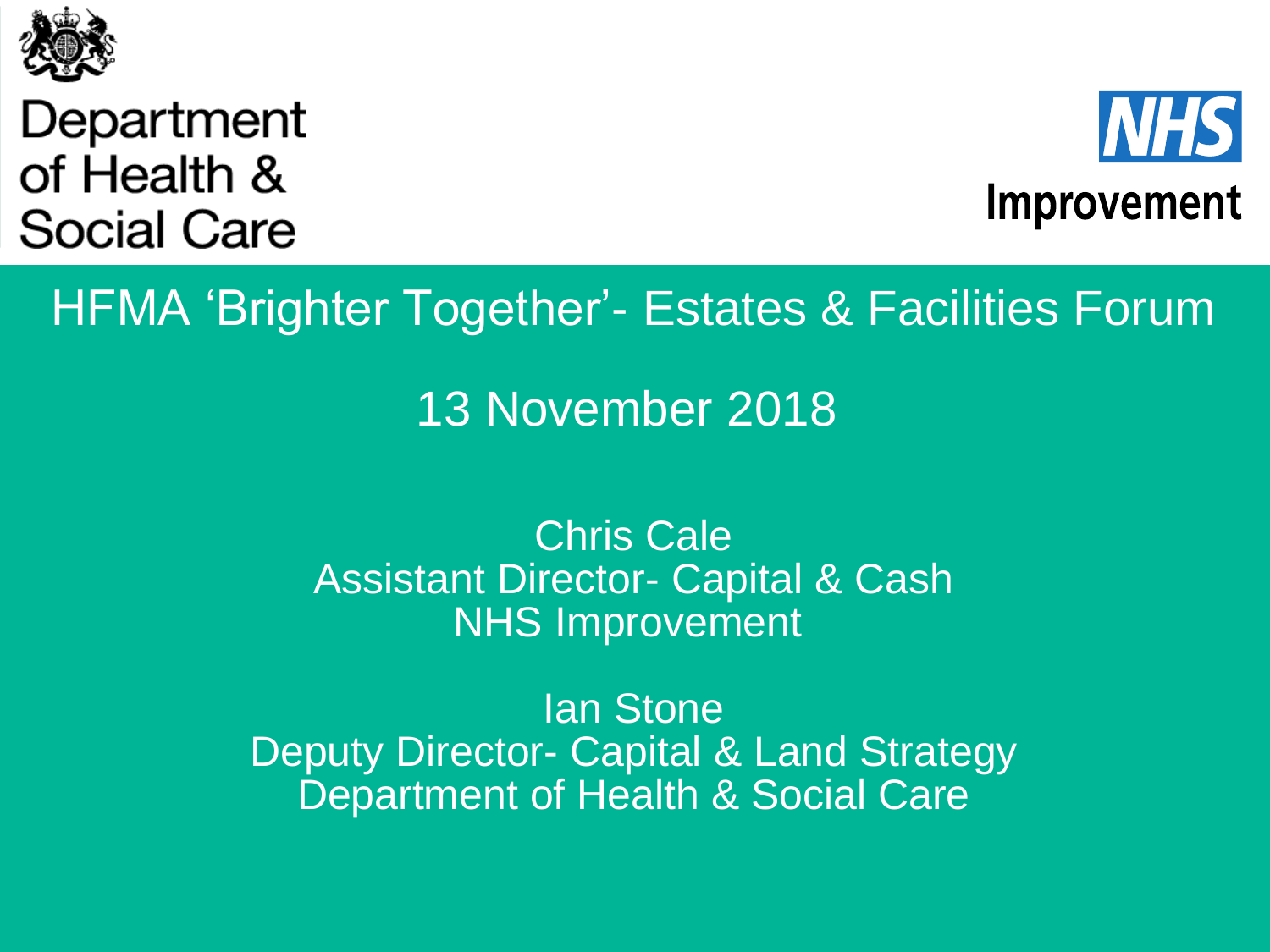

# Capital and Estates Update

#### **Capital context, challenges and opportunities**

- What is CDEL & what counts against the capital budget
- The importance of capital forecasting
- NHS Trust and Foundation Trusts
- New capital funding
- STP capital update

#### **Supporting estates and capital transformation**

- Capital funding and spending challenges
- Governance and support
	- o NHS Property Board
	- o Strategic Estates Planning Team
	- o STP Estates Strategies
- Surplus land disposals, including homes for NHS staff
- Long term plan into spending review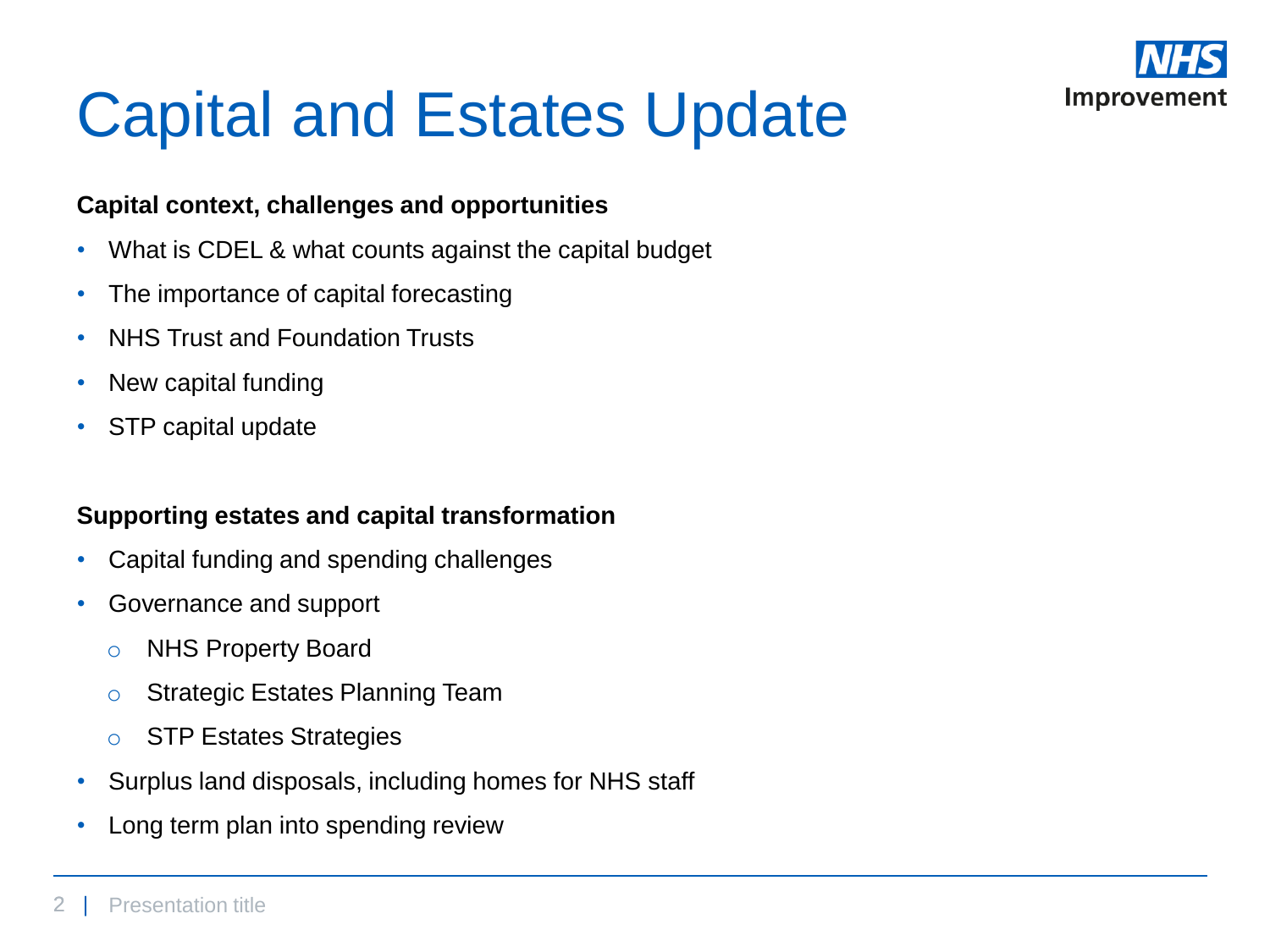

# What is CDEL & what counts against the capital budget

- Each government department is assigned delegated expenditure limits by HMT (DEL) for both revenue (RDEL) and capital (CDEL)
- All departments are required to produce and share with HMT accurate and timely in year forecasts of DEL
- Department plans are presented to Parliament and voted at the beginning of each financial year
- Any breach of voted limits result in an investigation, report and possibly penalty as no department is allowed in any circumstances to breach their limit
- Most capital investment decisions made by providers count against CDEL:
	- o Internal cash, unspent revenue, depreciation (donations or disposals create an offset)
	- o DHSC borrowing in the form of loans
	- o DHSC public dividend capital (PDC)
	- o Other forms of borrowing such as local government, commercial loans, (NB: joint ventures usually score against CDEL).
- Only exceptions that don't score against CDEL are genuine off balance sheet solutions eg PFI, LIFT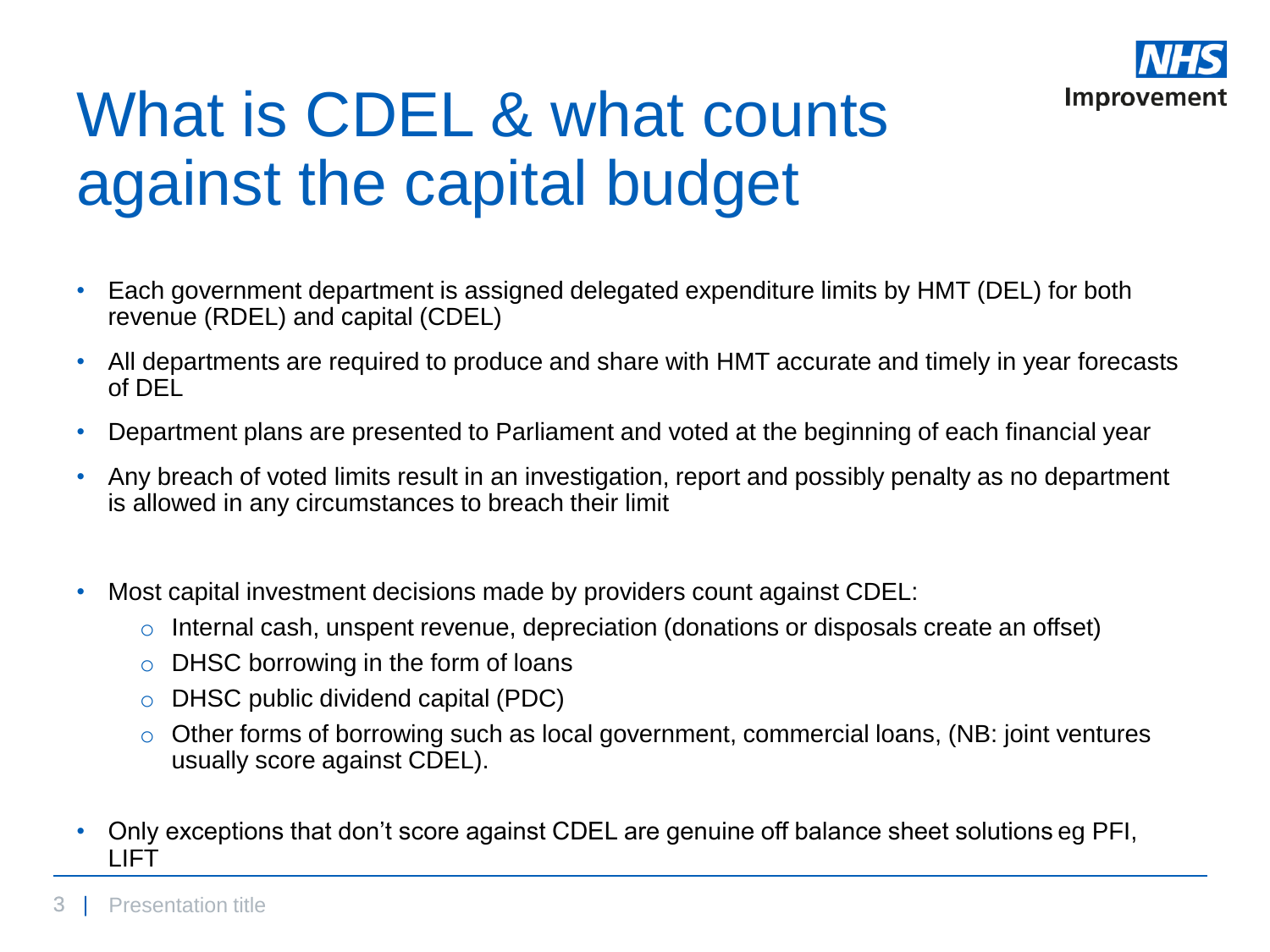## 2018/19 Capital forecasting challenges



#### **2017/18 CDEL Position:**

| <b>FOT</b>     | <b>Plan</b><br>£b | M3<br>£b | M6<br>£b | M7<br>£b | <b>M8</b><br>£b | M9<br>£b | <b>M10</b><br>£b | M11<br>Eb | M <sub>12</sub><br><b>Key Data</b><br>£b | <b>M12</b><br>(Final)<br>£b |
|----------------|-------------------|----------|----------|----------|-----------------|----------|------------------|-----------|------------------------------------------|-----------------------------|
| Grand<br>Total | 4.334             | 4.289    | 3.940    | 3.834    | 3.752           | 3.376    | 3.335            | 3.239     | 3.060                                    | 3.063                       |

- Opening DHSC national CDEL limit for 2017/18 was set at £2.9b
- Based on forecasts DHSC increased national CDEL limit in 2017/18 to £3.3b
- Sector delivered spend on £3.06b despite saying this would be £3.3b as late at M10
- £250m undershoot lost to the sector with no mechanism for return of undershoot in 2018/19
- Movement in figures M9 to M12 and M11 to M12 key credibility issue with HMT and DHSC
- Consequence considerably more emergency financing applications could have been approved and this now increases pressure on 2018/19 and potentially jeopardises future bids to HMT for additional capital
- **2018/19 CDEL Position (from provider returns):**





**Key Message:** realistic position needs to be fixed by month 9 and month 9 position needs to be delivered at month 12. DHSC unlikely to release further capital until forecast lowers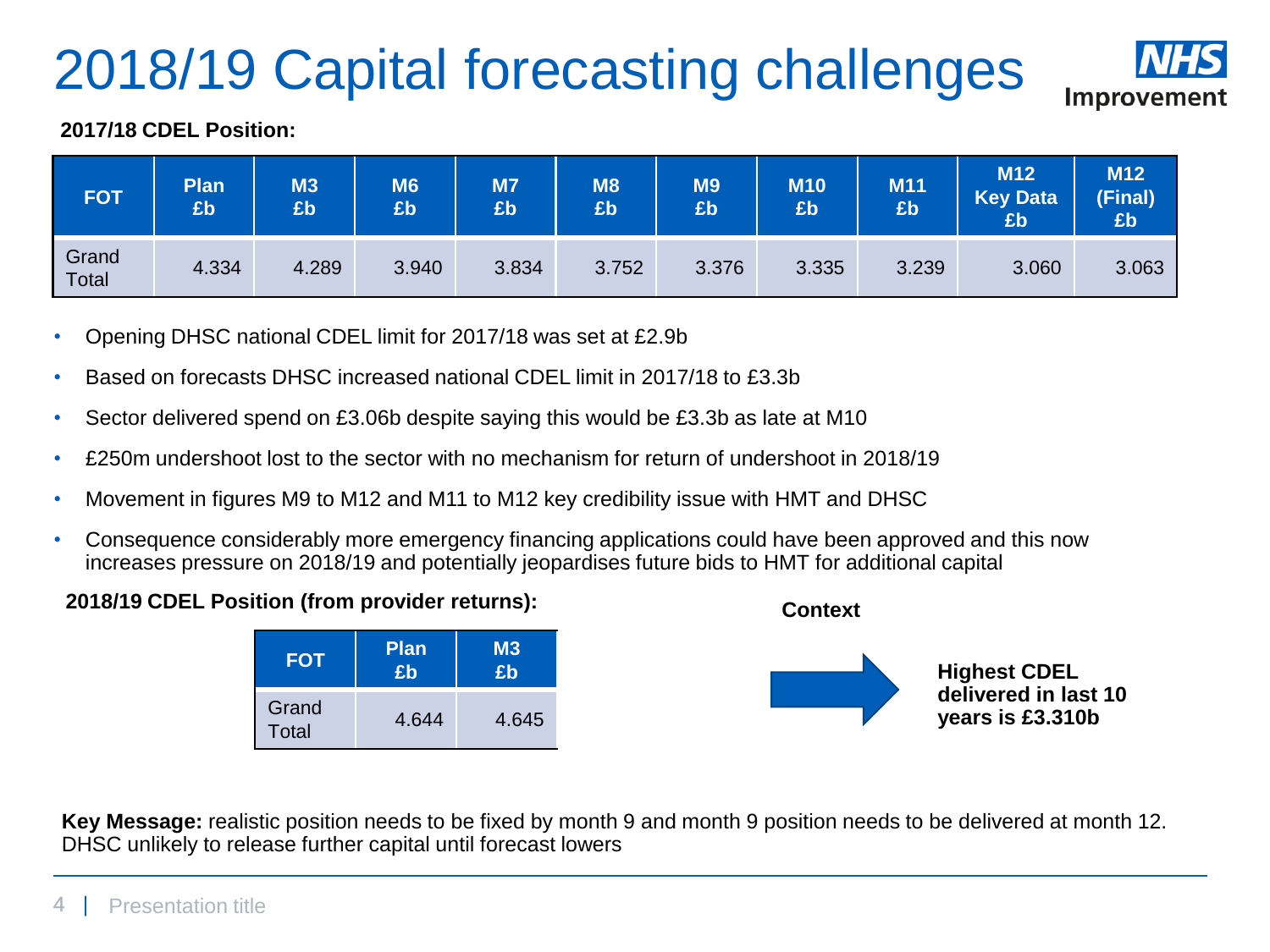

## Current capital regime: NHS Trusts and Foundation Trusts

- Differing rules apply for NHS Trusts and Foundation Trusts
- NHS Trusts and Foundations Trusts deemed to be in financial distress require all business cases with a capital cost or whole life costs for investment and/or disposal over £15m to be approved by NHS Improvement/DHSC
- NHS Foundation Trusts who are not in financial distress have greater freedoms with only investment decisions that are deemed material or significant being reportable to NHS Improvement
- In 'financial distress' being defined as:
	- o NHS Trust or Foundation Trust in financial special measures
	- o In breach of license
	- $\circ$  In receipt of 'distress' financing
- In addition, NHS Trusts are subject to capital resource limits (CRLs) which act as a capital spending limit which providers must not overspend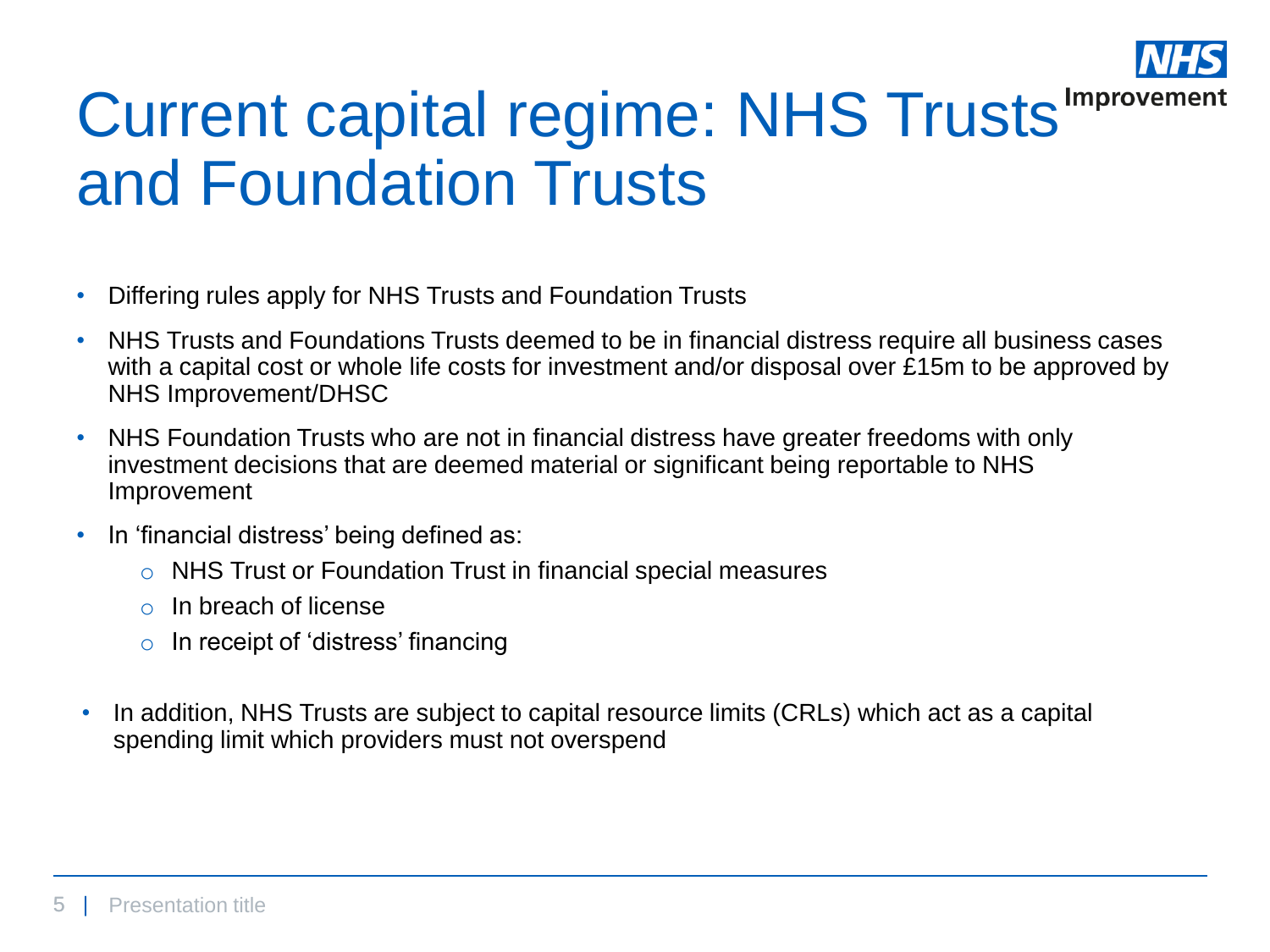

# New Capital Funding

- Naylor review flagged £10b
- Government announced £3.9b new capital in 2017 spring & autumn budgets:
	- o £2.9b for STP estates transformation
	- o £0.1b for GP streaming (already complete)
	- o £0.2b for supporting efficiency improvement (bidding processed being developed: energy efficiency; e-prescribing; e-rostering)
	- o £0.7b for existing estates and infrastructure challenges (already committed)

#### **2017 Autumn budget also said:**

- "NHS to increase the proceeds from selling surplus NHS land and buildings to at least £3.3b"
- "accompanied by private finance investment in the health estate where this provides good value for money"
- "completed by work to review and improve the rules that inform trusts' use of capital funding, to help make sure that they can maintain their facilities most effectively"
- "a presumption in favour of offsite construction by 2019 across suitable capital programmes, where it represents best value for money"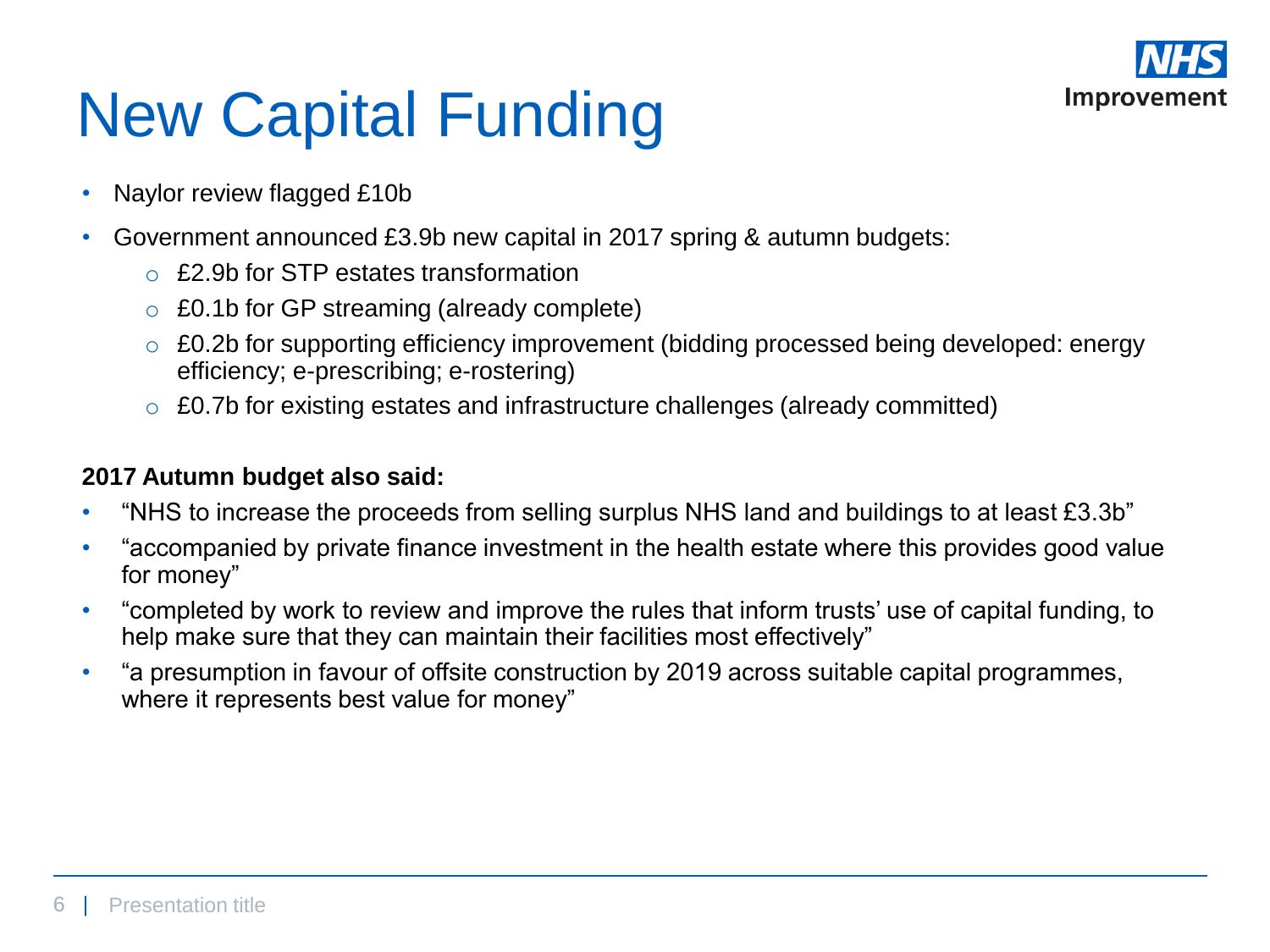

# STP capital funding

- £1.4b committed over 83 schemes announced in first three waves
- Includes major redevelopment at Shrewsbury & Telford (over £300m)
- "we intend to announce one large scale scheme the size of the Shrewsbury & Telford plan every year going forward based on high-quality plans coming forward from local NHS leaders"
- Criteria: leadership to deliver; service/demand management; transformation and patient benefit; financial sustainability; vfm; estates
- Funding dependent on robust STP level estates strategies, including maximising disposal opportunities across STP geographies
- All STPs need estates strategies to support bids and will be linked to availability of future STP financing

|                                   | <b>Number</b><br>Οt<br><b>Schemes</b> | <b>Total</b><br>capital<br>value<br>$(\text{Em})$ |
|-----------------------------------|---------------------------------------|---------------------------------------------------|
| Wave $1 -$ July 2017              | 25                                    | 440                                               |
| Wave $2 -$ December 2017          | 12                                    | 220                                               |
| Wave 3 - March 2018               | 40                                    | 760                                               |
| Ambulances - July 2018            | 6                                     | 36                                                |
| Total to date                     | 83                                    | 1,456                                             |
| Total funding                     |                                       | 2,956                                             |
| Remaining funding to be allocated |                                       | 1,500                                             |

### £760 million to modernized and transform the NHS for patients across england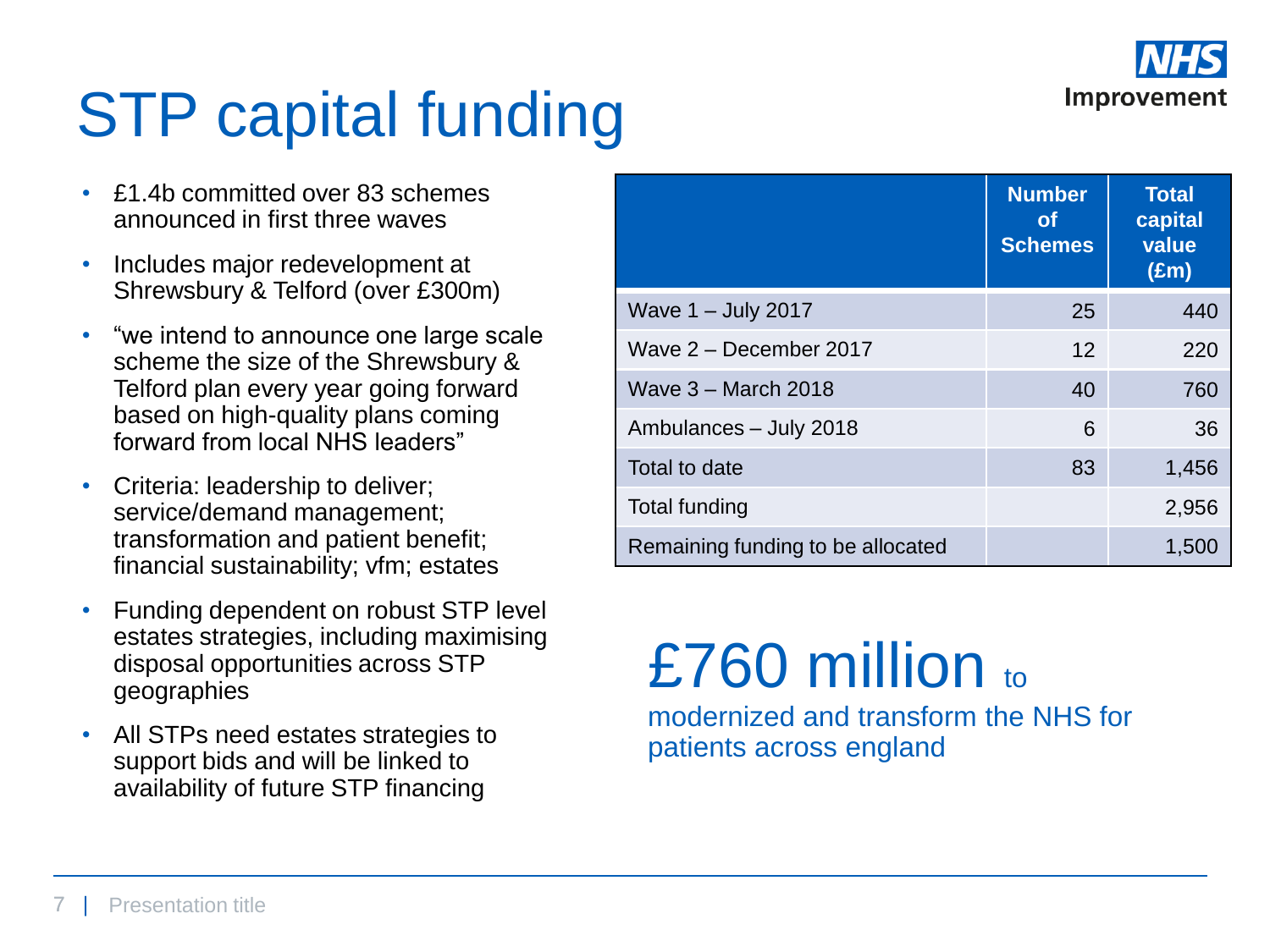

## STP capital – wave 4

- Wave 4 bids submitted mid July 2018 with supporting estates strategies
- 314 bids were submitted totalling £10.7b with £8.6b of public funding required to deliver those schemes
- Schemes have been scored and ranked over the 6 criteria during the summer and are now with DHSC/HMT/Ministers for discussion and decision making
- NHS Improvement/England are proposing we maximise the number of bids approved in wave 4 in order to fully utilise funding before end of funding period (2022/23)
- Timing of announcement anticipated before the end of 2018 but not a confirmed date yet
- Business case process will apply for all successful schemes with requirements subject to value of scheme
- Release of funding dependent on robust STP estates strategies and disposals plans
- If all existing funding announced it is likely future waves will all be linked to NHS long term plan and spending review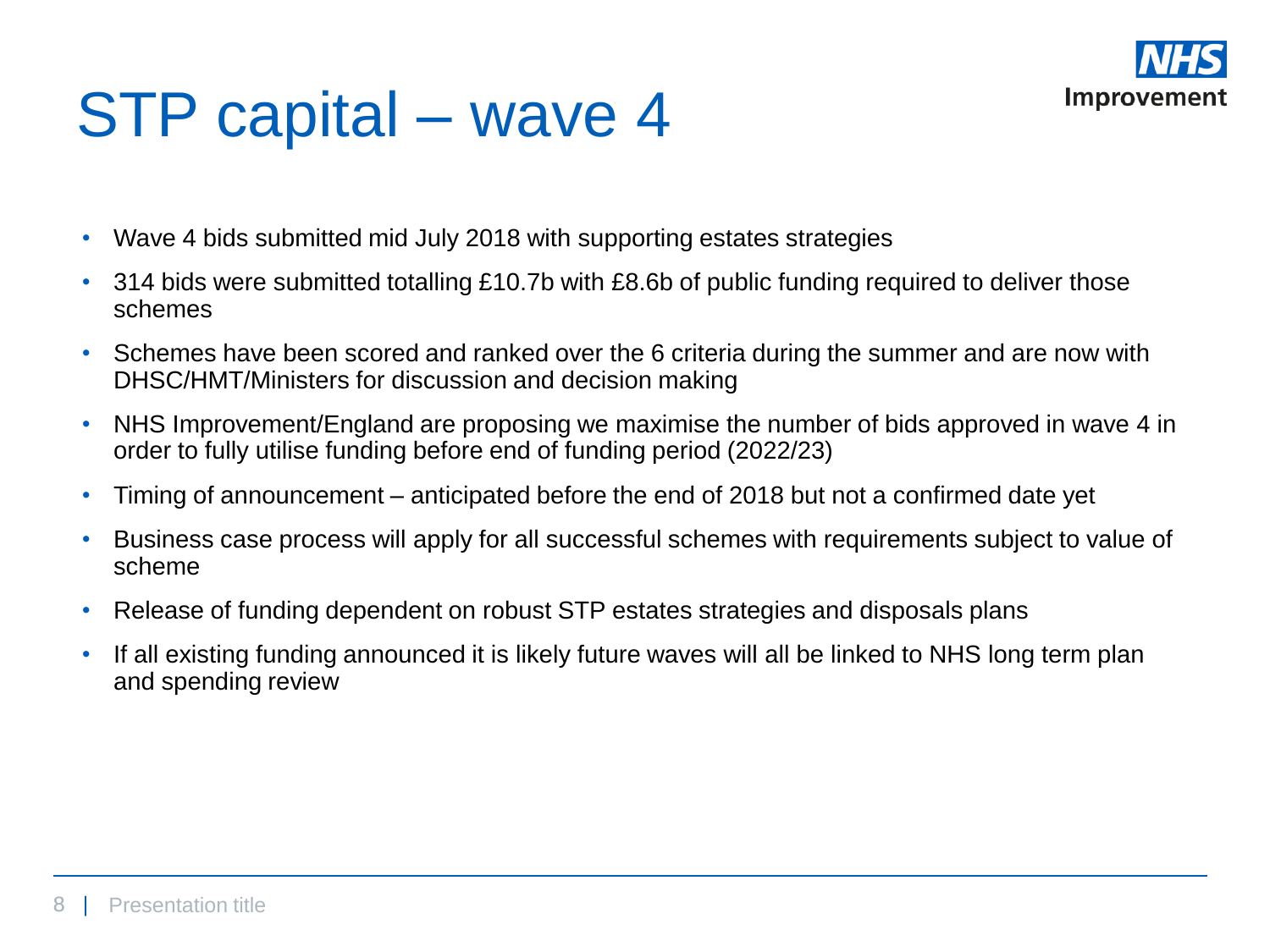## **CAPITAL FUNDING & SPENDING CHALLENGES**

**Figure 1: Trends in capital budgets, net of CDEL to RDEL switches Figure 2: Backlog maintenance trends reported by NHS trusts and FTs**

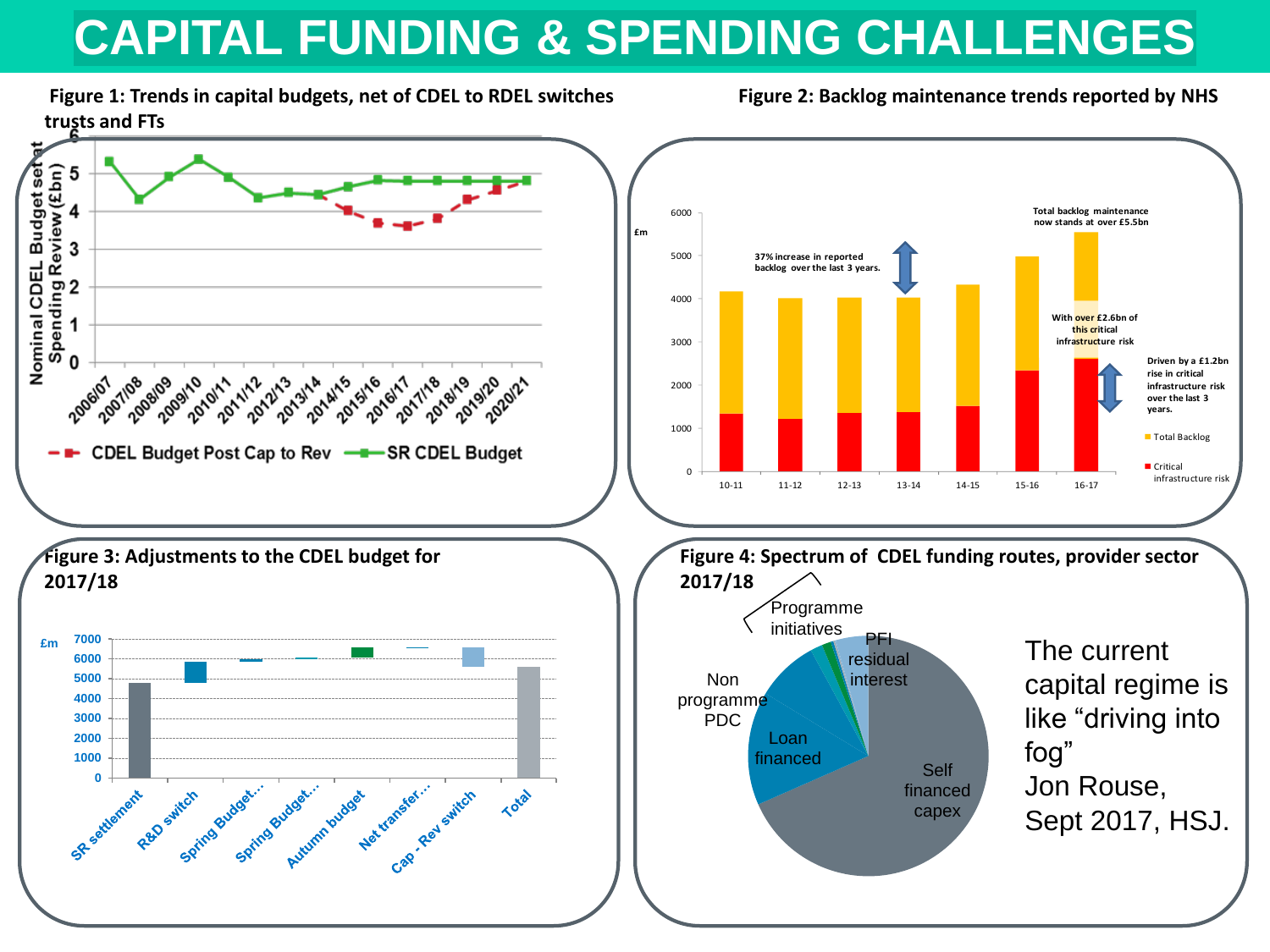### **NHS PROPERTY BOARD**

**Vision:** An estate that supports local delivery of the best possible care for patients and also achieves maximum value for money for the taxpayer.

#### **Objectives**

1. Support transformation of the NHS estate.

2. Dispose of surplus NHS land for 26,000 homes by 2020.

3. Relatedly, generate £2bn of capital receipts by 2020-21 and £3.3bn by 2022-23.

4. Drive improvements in operational estates efficiency.

#### **Role of the Board**

- 1. Strategic oversight and direction.
- 2. Clarity on roles and responsibilities and ensuring the right capacity and capability.
- 3. Information sharing and joining up.
- 4. Holding to account
- 5. Agreeing a shared system view, airing and resolving different views.

#### **Membership**

- Lord O'Shaughnessy (chair)
- DHSC
- **NHS England**
- NHS Improvement
- **Strategic Estates Planning** team
- **NHS Property Services**
- Community Health **Partnerships**
- Office of Government **Property**
- **HMT Treasury**
- MHCLG
- Homes England
- Sir Robert Naylor
- **Sir Sam Everington**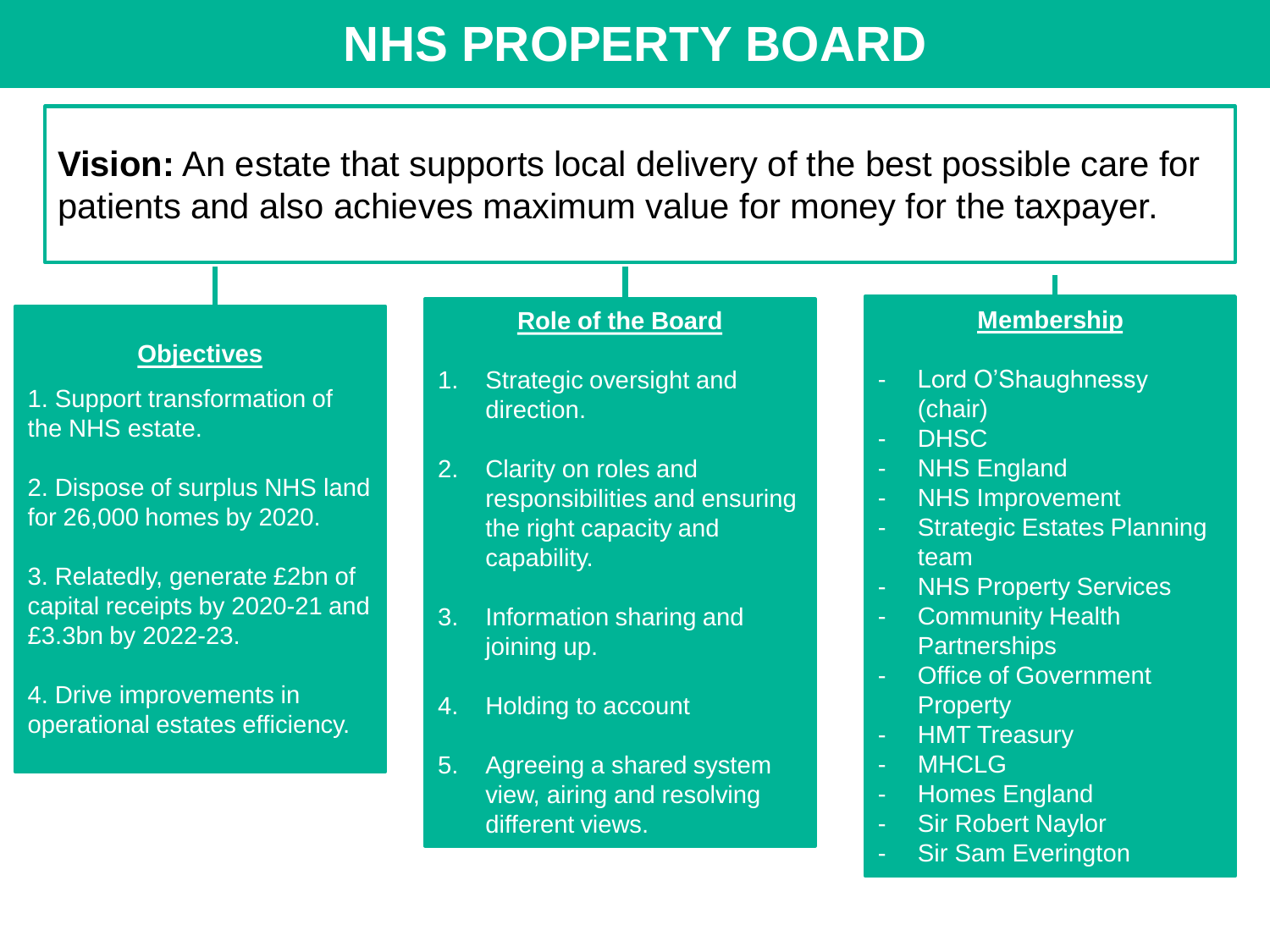### **STRATEGIC ESTATES PLANNING (SEP) TEAM**

- Brought together to operate as a single team
- Strengthened and grown
- Engaged and sought feedback from the NHS
- Transferred to become joint NHSI/ NHSE function from the October  $1<sup>st</sup>$  - independence, integration
- New permanent director- Natasha Kerriganstarted during October
- Focus on STP level estates plans
- STP Estates Strategies of sufficient quality are key to accessing capital going forward

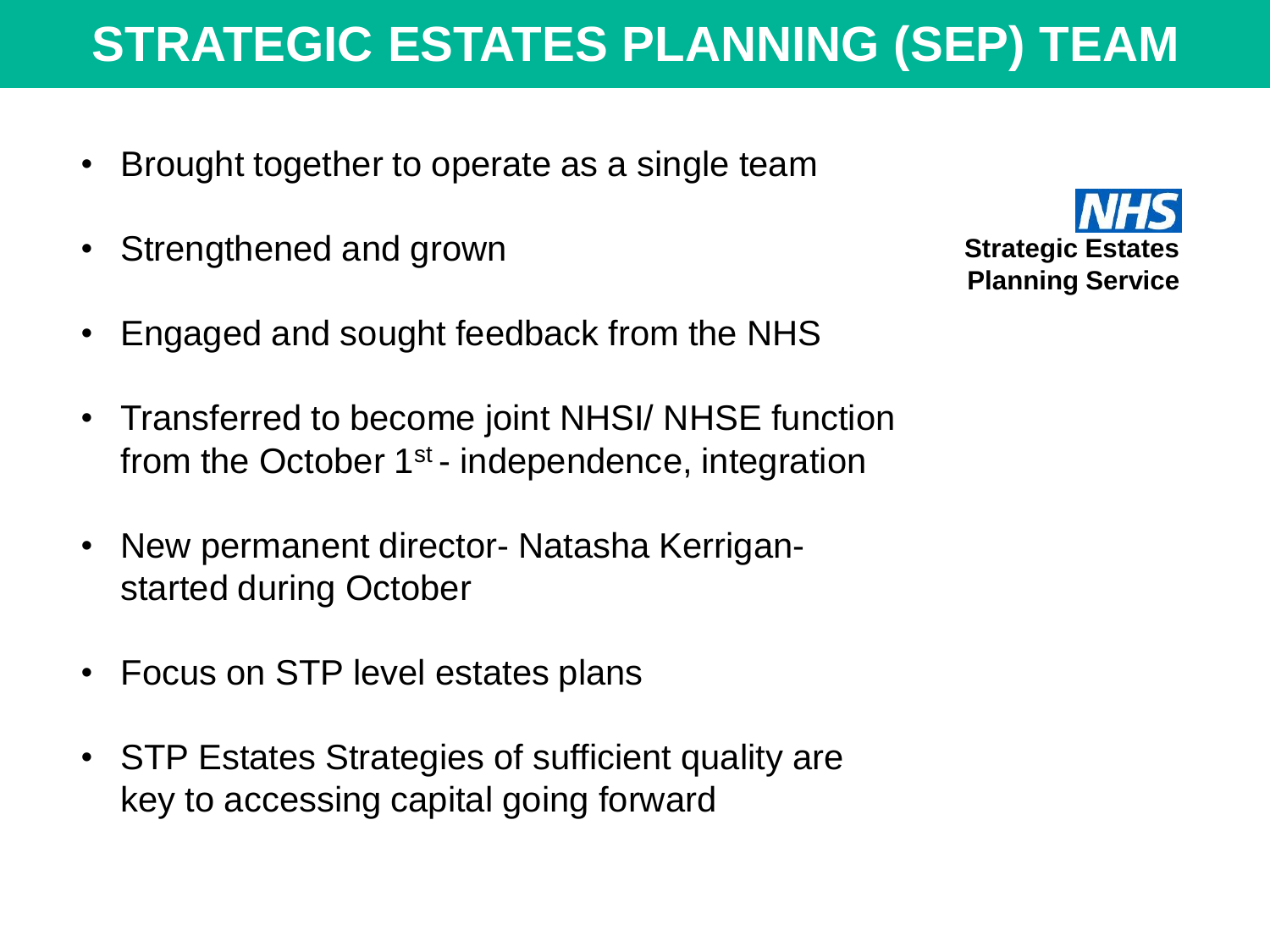### **SURPLUS LAND DISPOSALS**



| <b>Challenge</b>     | <b>Responses</b>                                              |
|----------------------|---------------------------------------------------------------|
| Capacity/ capability | SEP, inc disposals resource; Homes<br>England                 |
| <b>Incentives</b>    | STP capital funding; 'reverse loans';<br>waiving SofS overage |
| Funding              | STP capital funding; One Public<br>Estate                     |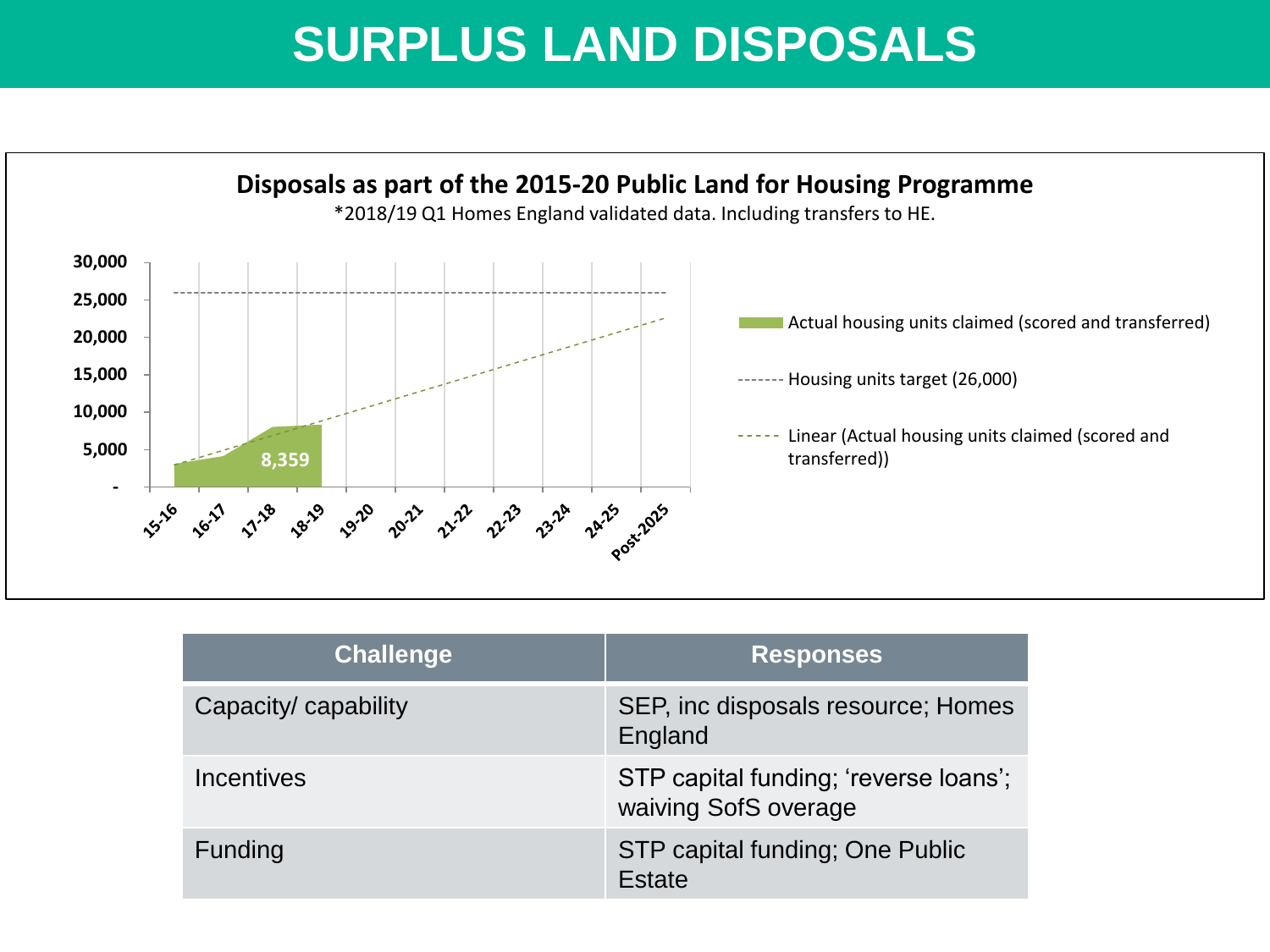### **HOMES FOR NHS STAFF**

*PAC recommendation: "The Department should set out how it will take account of the housing requirements for NHS staff, particularly in high-cost areas, in order to support permanent staffing."*

*Naylor review:* "Land vacated by the NHS should be prioritised for the development of residential homes for NHS, where there is a need".

• October 2017: Government announced right of first refusal for NHS staff on affordable homes build on NHS landbenefitting up to 3000

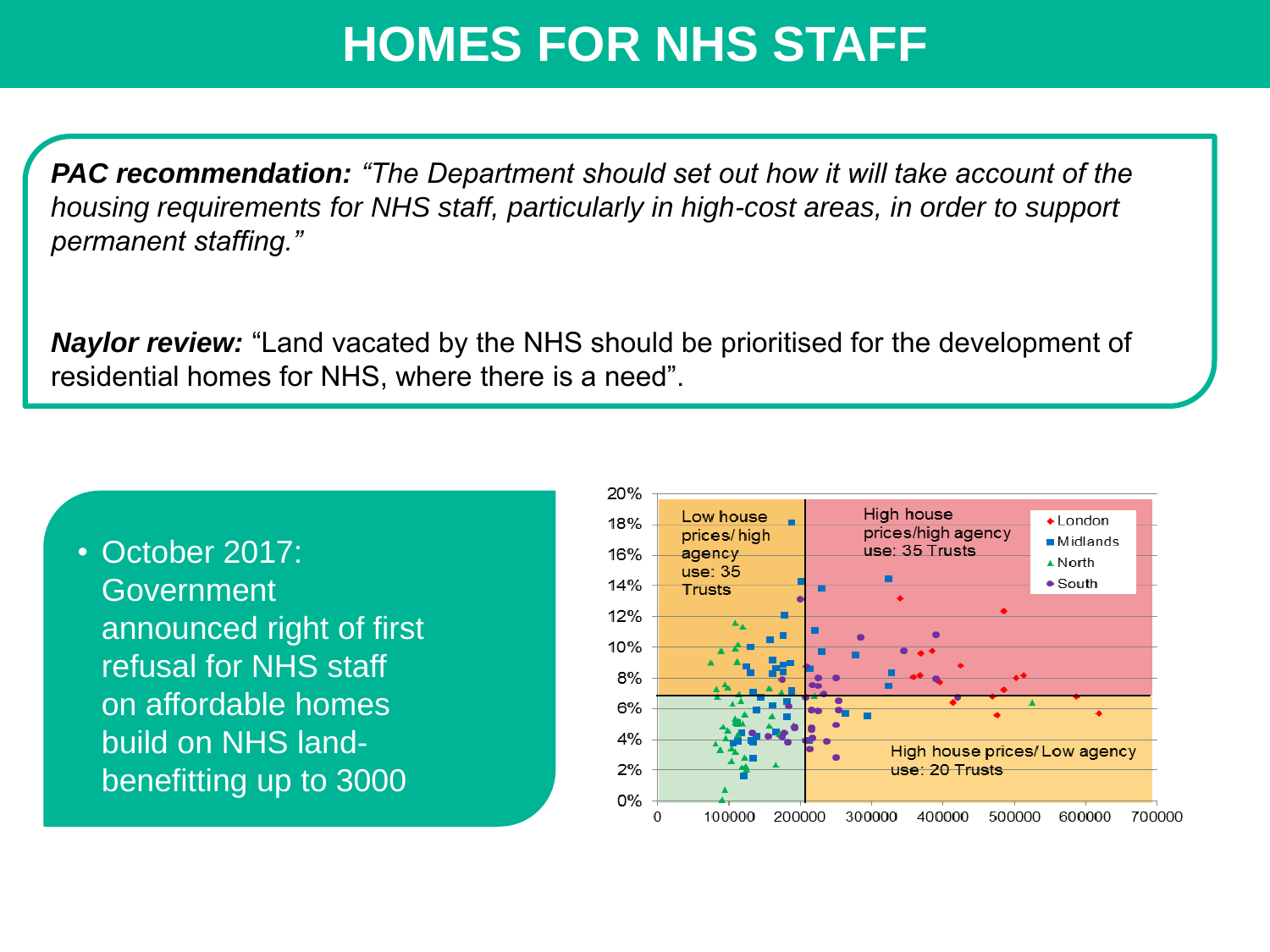## **NHS LONG-TERM PLAN**

#### **NHS Long term plan**

- 1. £20.5 billion a year, £394 million a week, extra in real terms by 2023/24
- 2. A ten-year plan for world-class healthcare with more doctors and nurses
- 3. Funded in part by reducing EU contributions, with us as a country contributing a bit more
- 4. Delivering improved cancer survival rates and better mental health services
- 5. Ensuring every pound is spent wisely with reduced waste and inefficiency

### *The Government agrees it will…*

### *The NHS agrees that…*

• Ensure, through the spending review, that social care places no additional pressure on the NHS, and public health supports people to live longer, healthier lives.

- Come forward with proposals to reform social care later this year.
- **Consider proposals from the NHS for a multi-year capital plan** and a multi-year funding plan for clinical training places.
- Consider any proposals from the NHS for legislative changes that will help it to improve patient care and productivity.
- Confirm the final settlement at a future fiscal event, subject to an NHS plan that meets the principles and tests set out.

The long-term plan will deliver on **six principles** :

- *1. spreading best practice* eliminating the unacceptable variation in quality of care;
- 2. better *integration* of health and social care;
- 3. building the *workforce* we need for the future, with the right numbers and types of doctors, nurses and other professionals, and more of them trained in the UK;
- 4. embracing the opportunities of *technology*;
- 5. focusing on the *prevention* of ill-health and personal responsibility; and
- 6. significantly improving access to good *mental health* services to deliver parity of esteem.

The long-term plan will:

- Get the NHS back on the path to *delivering agreed core performance standards*.
- Include a *review* of clinical access and performance standards.
- Tighten *accountability* for delivery at all levels in the system.
- Support **new priorities**: raise *cancer* survival rates to the average of France/Germany; introduce new *mental health* access standards; improve *maternity safety and infant mortality*; and harness the power of *genomics*.

The long-term plan will meet **five financial tests**:

- 1. return all organisations to *financial balance*;
- 2. achieve cash-releasing *productivity* growth of at least 1.1% per year (to be agreed in the plan);
- 3. reduce the growth in *demand* for care through better integration and prevention;
- 4. reduce *variation* in performance (financial and operational) across the NHS; and
- **5. make better use of** *capital investment* **and existing assets to drive transformation.**